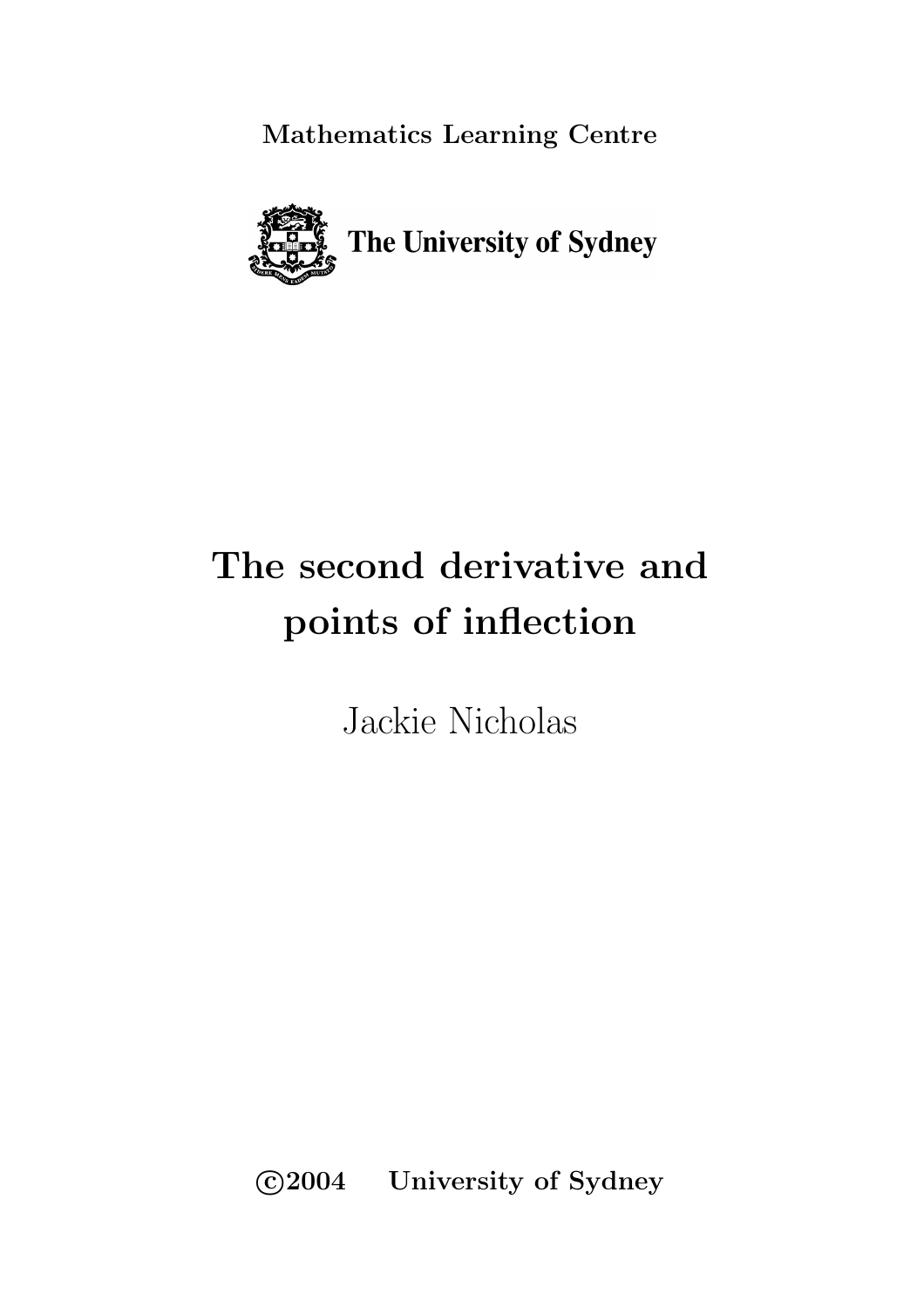## **The second derivative**

The second derivative,  $\frac{d^2y}{dx^2}$ , of the function  $y = f(x)$  is the derivative of  $\frac{dy}{dx} \cdot \frac{dy}{dx}$  is a function of x which describes the slope of the curve. If we take its derivative,  $\frac{d^2y}{dx^2}$ , and find the values of x for which  $\frac{d^2y}{dx^2}$  is positive or negative, we determine where  $\frac{dy}{dx}$  is increasing or decreasing. This can be used to work out the concavity of the curve or how the curve bends.

#### **Concave up**

The following curves are examples of curves which are *concave up*; that is they bend up or open upwards like a cup. The tangents to the curve sit underneath the curve.



Notice that for both of these curves the slope of the tangents to the curve increase as  $x$ increases.

We say that a curve is *concave up* on an interval  $I$  when

$$
\frac{d^2y}{dx^2} = \frac{d}{dx}(\frac{dy}{dx}) > 0 \quad \text{for all } x \text{ in } I.
$$

Since  $\frac{d}{1}$  $rac{u}{dx}$ (  $\frac{dy}{dx}$  > 0, we know that  $\frac{dy}{dx}$  is increasing and the function itself must be concave up on the interval  $I$ .

#### **Concave down**

The following curves are examples of curves which are concave down; that is they bend down or open downwards like a mound. The tangents to the curve sit on top of the curve.

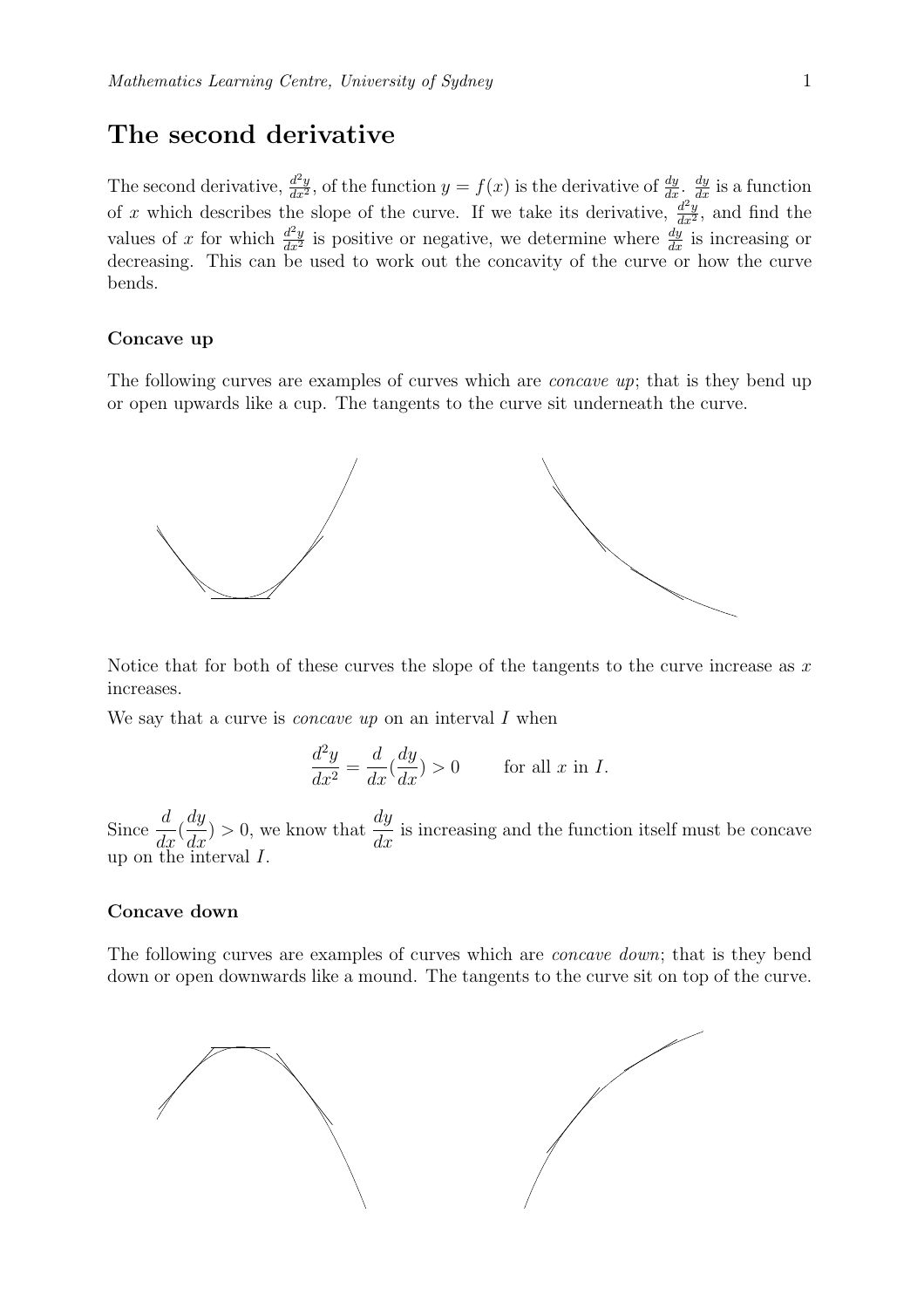Notice that for both of these curves the slope of the tangents to the curve decrease as  $x$ increases.

We say that a curve is *concave down* on an interval I when

$$
\frac{d^2y}{dx^2} = \frac{d}{dx}(\frac{dy}{dx}) < 0 \qquad \text{for all } x \text{ in } I.
$$

Since  $\frac{d}{1}$  $rac{u}{dx}$ (  $\frac{dy}{dx}$  < 0, we know that  $\frac{dy}{dx}$  is a decreasing function and the function  $y = f(x)$ itself must be concave down.

### **Points of inflection**

A point of inflection occurs at a point where  $\frac{d^2y}{dx^2}$  $\frac{d^2y}{dx^2} = 0$  **AND** there is a change in concavity of the curve at that point.

For example, take the function  $y = x^3 + x$ .

$$
\frac{dy}{dx} = 3x^2 + 1 > 0 \quad \text{for all values of } x \quad \text{and} \quad \frac{d^2y}{dx^2} = 6x = 0 \quad \text{for } x = 0.
$$

This means that there are no stationary points but there is a possible point of inflection at  $x=0$ .

Since

$$
\frac{d^2y}{dx^2} = 6x < 0 \quad \text{for } x < 0, \qquad \text{and} \qquad \frac{d^2y}{dx^2} = 6x > 0 \quad \text{for } x > 0
$$

the concavity changes at  $x = 0$  and so  $x = 0$  is a point of inflection.

We can construct a table that summarises this information about the second derivative.

| $\boldsymbol{x}$ | ี เ เ        |            |
|------------------|--------------|------------|
|                  | $-ve$        | $+ve$      |
|                  | concave down | concave up |



The graph of  $y = x^3 + x$ .